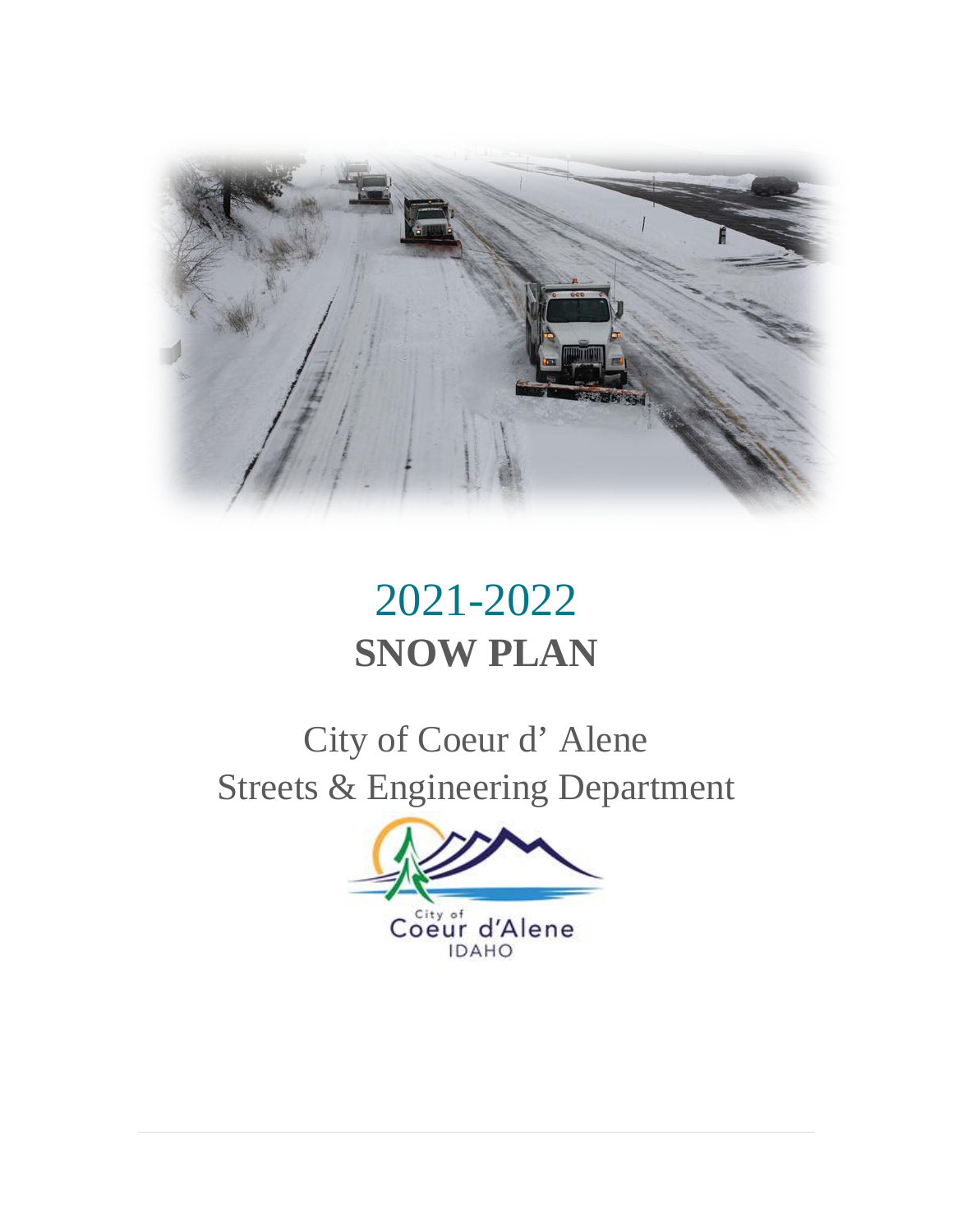# Table of Contents

- 1. Storm Names for 2021-22
- 2-3. Snow Removal Policy
- 4. Summary of Basic Procedures
- 5. Non-Emergency Numbers / Media Contact Information
- 6. Snow Control Center / Discretionary Plow Areas
- 7. Ordinances / Winter Call Out / Snow and Ice Control Procedures
- 8. Definition of Roadway Conditions
- 9-10. Condition Green / Condition Yellow
- 11. Condition Red
- 12. Snow Gates / Special Assistance
- 13-14. News Release / Information Bulletin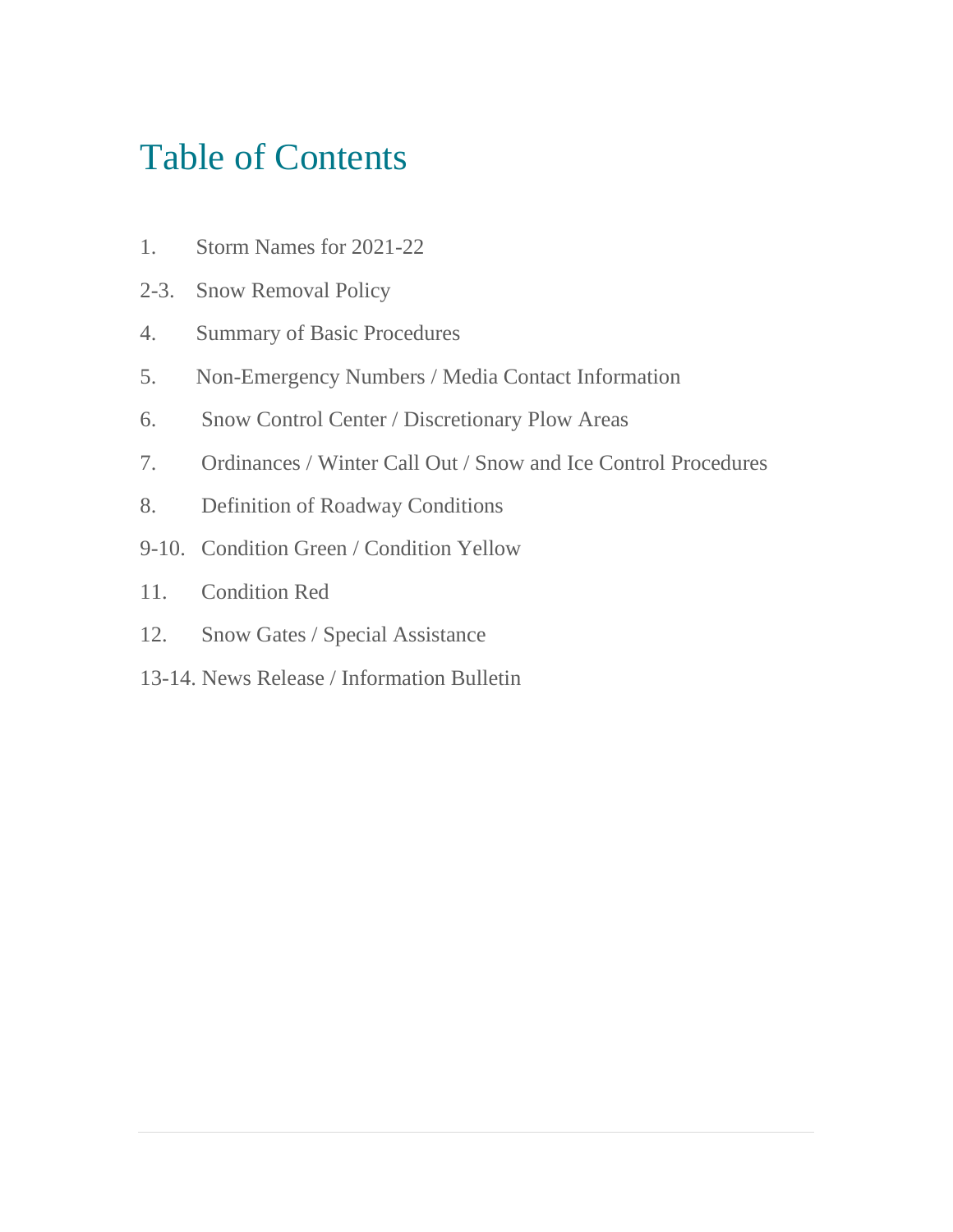## **2021-2022 STORM NAMES**

### **Theme: Cities in Idaho**

| <b>Emmett</b>        |  |
|----------------------|--|
| <b>Fruitland</b>     |  |
| <b>Genesee</b>       |  |
| <b>Hope</b>          |  |
| Idaho<br><b>City</b> |  |
| <b>Kellogg</b>       |  |
| Kamiah               |  |
| <b>Moscow</b>        |  |
| <b>Mud</b><br>Lake   |  |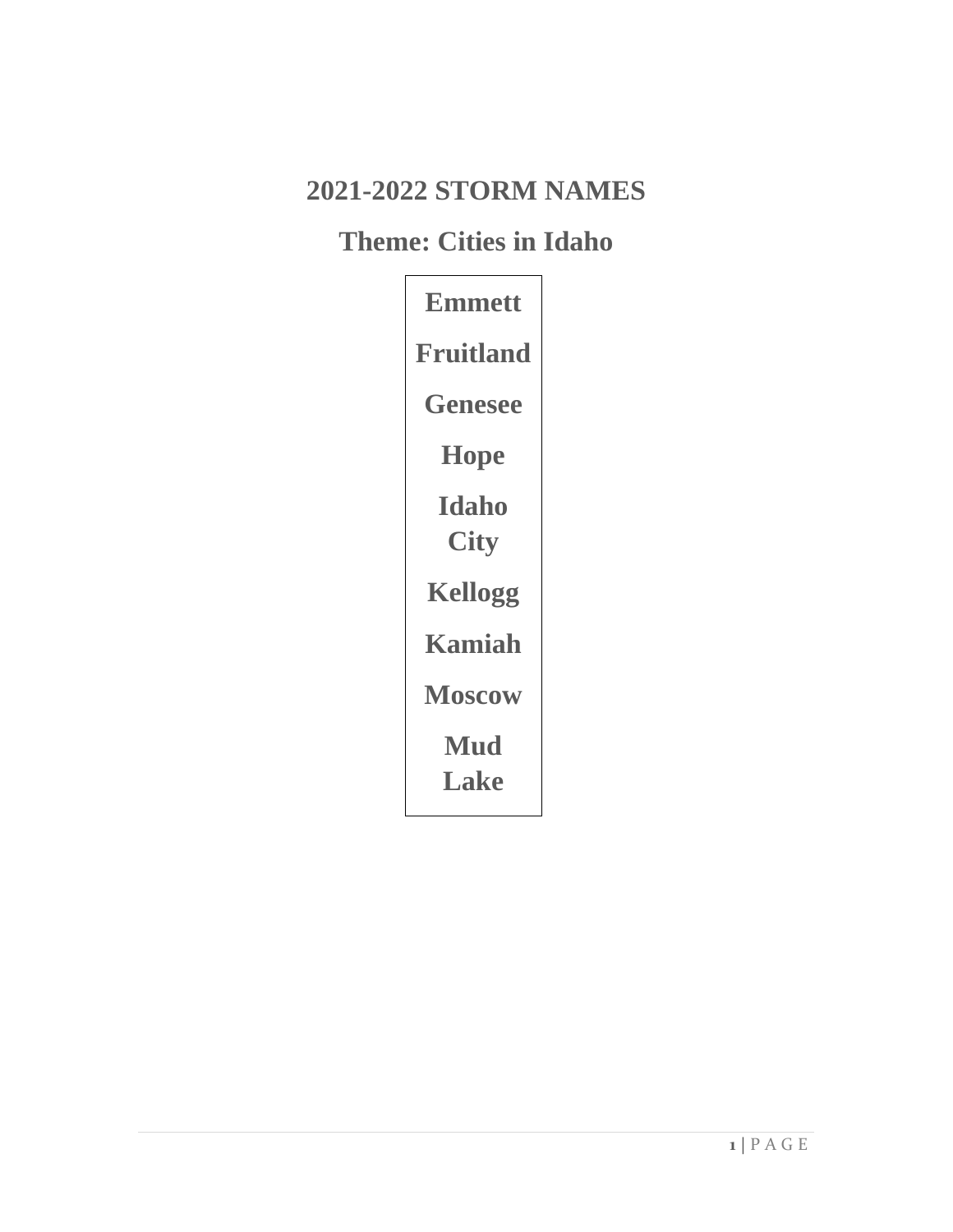#### **SNOW REMOVAL POLICY**

The following is the official policy covering snow removal operations.

1. Plowing operations will be initiated when snow depth on streets reaches a maximum of four to five inches, unless it is readily apparent that this action will not be warranted by changing weather conditions; or at two inches if continuing storms are predicted. The decision on each situation shall be the responsibility of Streets & Engineering Director, or designee. The decision on termination of plowing efforts shall be similarly vested.

2. Plowing routes will be established based on the following priority list:

- a) Hospital Access (Ironwood Dr.)/Emergency vehicle access areas
- b) Major arterials (Northwest Boulevard, Downtown, Appleway, 3rd, 4th, 15th, etc.)
- c) Dangerous hills and curves (Cherry, Tubbs, Armstrong Park, etc.)
- d) Secondary arterials (7th, North 4th, Honeysuckle, Atlas, Julia 911 center etc.)
- e) School bus routes
- f) Improved residential streets
- g) Cul de sacs

3. Snow will not be plowed from alleys.

4. Certain street sections are designated as "sledding hills" and they will not be plowed unless deemed impassable by emergency services or streets & engineering director. The designation as a sledding hill or the removal of such a designation shall be made at the direction of the City Council. Current designated sledding areas: Boyd Avenue between  $9<sup>th</sup>$  & 10<sup>th</sup> Streets and Lost Avenue between Dollar Street and 15<sup>th</sup> Street.

5. Plowing on residential streets will be performed in the easiest, safest, most efficient manner. Residents are advised to attempt to keep cars off the street during major winter storms. Plow crews will use their judgment as to the best snow removal procedures.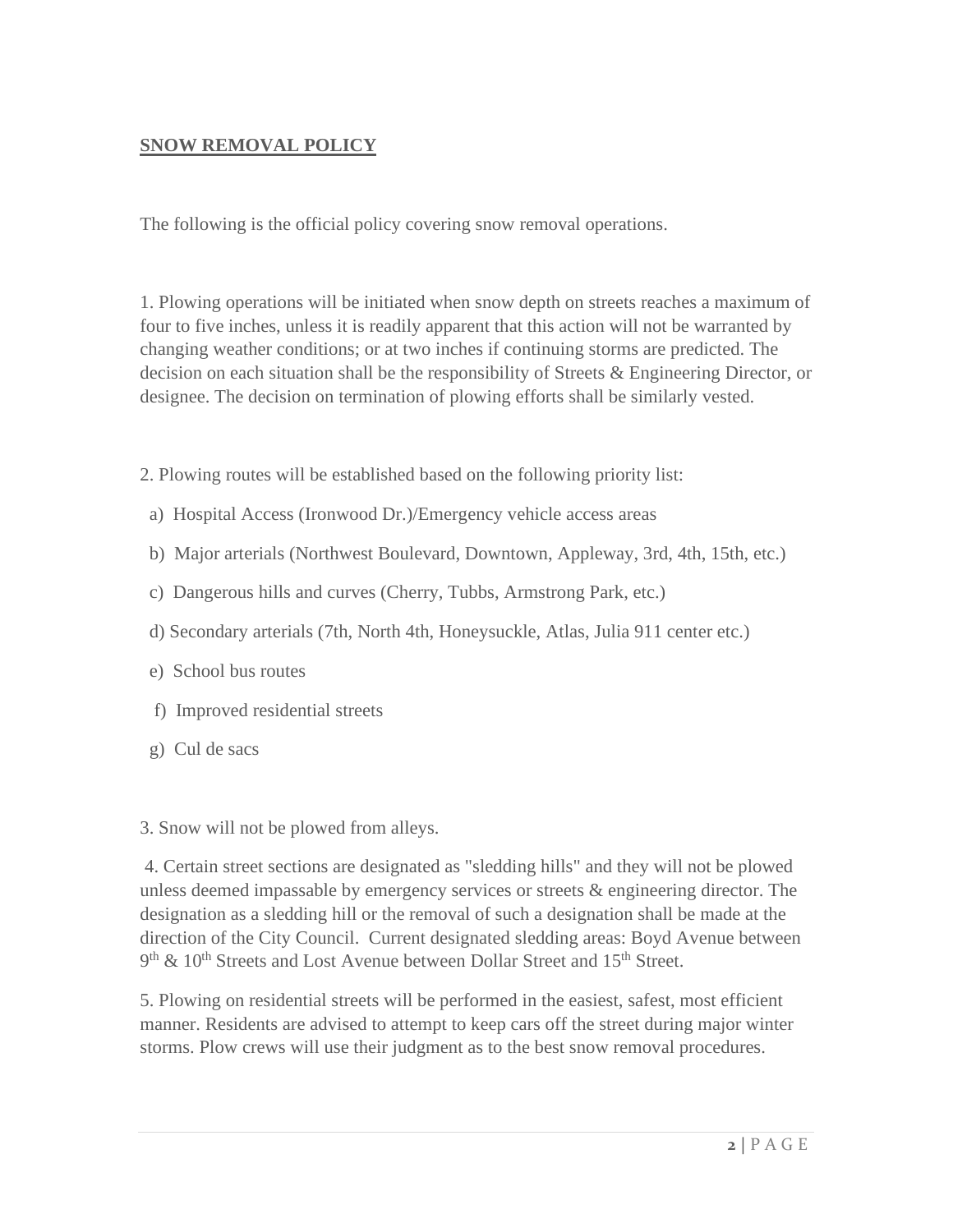6. Snow gates may not be practical for extremely heavy or deep snow events. Therefore, after careful consideration, the Streets & Engineering Director or designee is authorized to curtail use of snow gates under these circumstances. Citizens should always be prepared to clear driveways in these cases. In many instances, snow gates cannot stop snow flow to both driveways and mailboxes-the snow must go somewhere. Citizens should plan on removing snow from mailboxes.

7. Loading and hauling snow from congested areas; such as, the Central Business District, will be performed after the bulk of the city has been plowed, and when weather patterns permit. Every attempt will be made to haul snow no later than the fourth day following a storm. Chemical treatment in the Central Business District areas shall be started as soon as snow falls and shall continue as long as appropriate.

8. Sherman Avenue from 1st St. to 23rd St. Snow will be plowed to the center turn lane. This is (ITD) Idaho Transportation Department "Over Height" Route.

9. The snow in cul-de-sacs will be plowed to a snow storage area if provided or vacant lot if available, otherwise plow the snow into a pile centered in the cul-de-sac with the top flattened. Crews will pick up the accumulated snow if the winter snowstorm tempo allows.

ADOPTED BY COUNCIL ON \_\_\_\_\_\_\_\_\_\_\_\_\_\_\_\_\_\_\_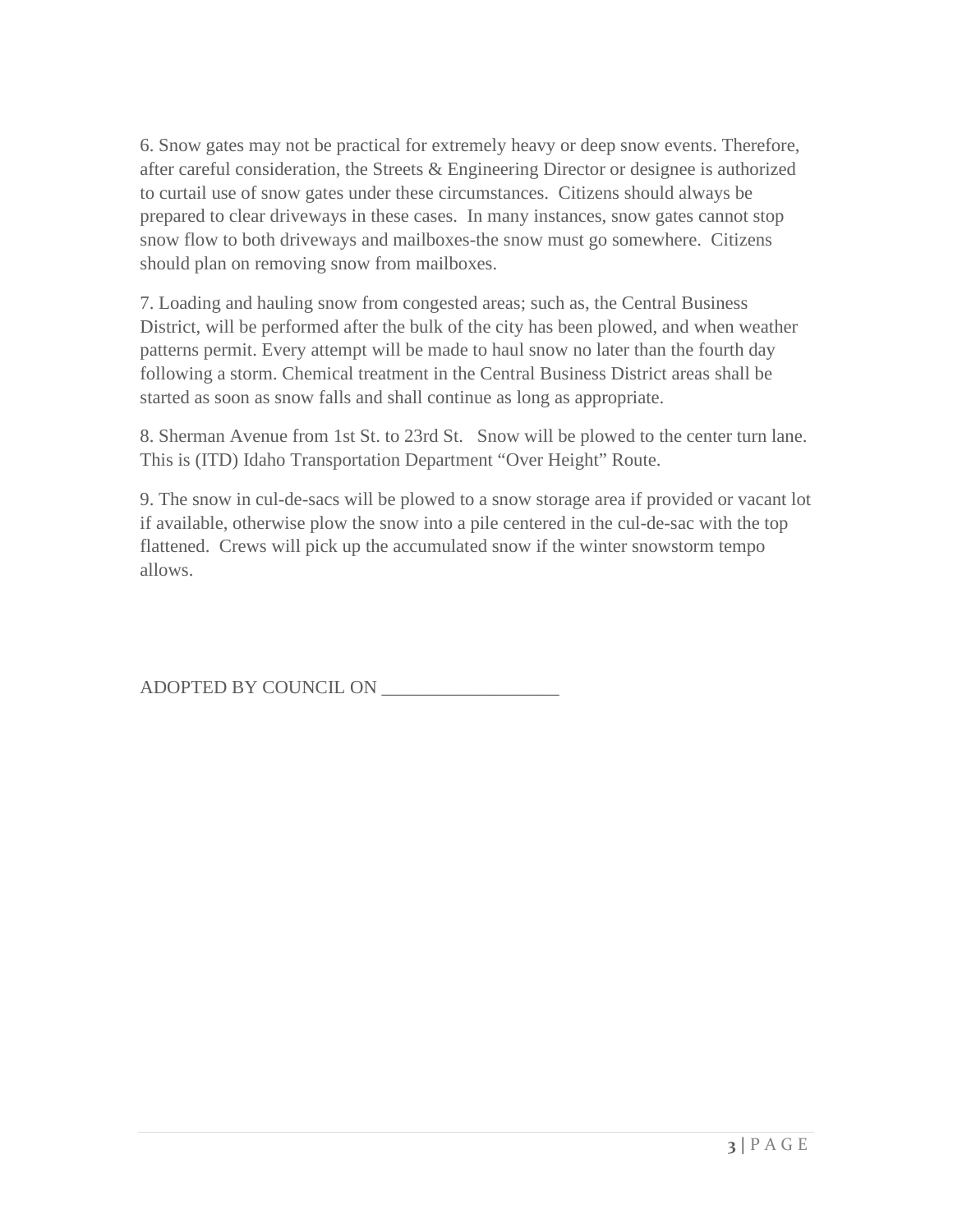#### **SUMMARY OF BASIC PROCEDURES FOR INCOMING SNOW STORM**

1. Snow removal is considered an emergency situation.

2. All employees of the Streets & Engineering Department, Water Department, and Wastewater Department are subject to call for snow control duties. If required, all city owned equipment is available for snow/ice control.

3. Scheduled vacation and regular days off are subject to cancellation.

4. The National Weather Service will be monitored continuously by personnel in advance of anticipated snowfall. During this period, preparation will be made. If 2 inches or more is expected and conditions continue to deteriorate crews will begin mobilizing the plan.

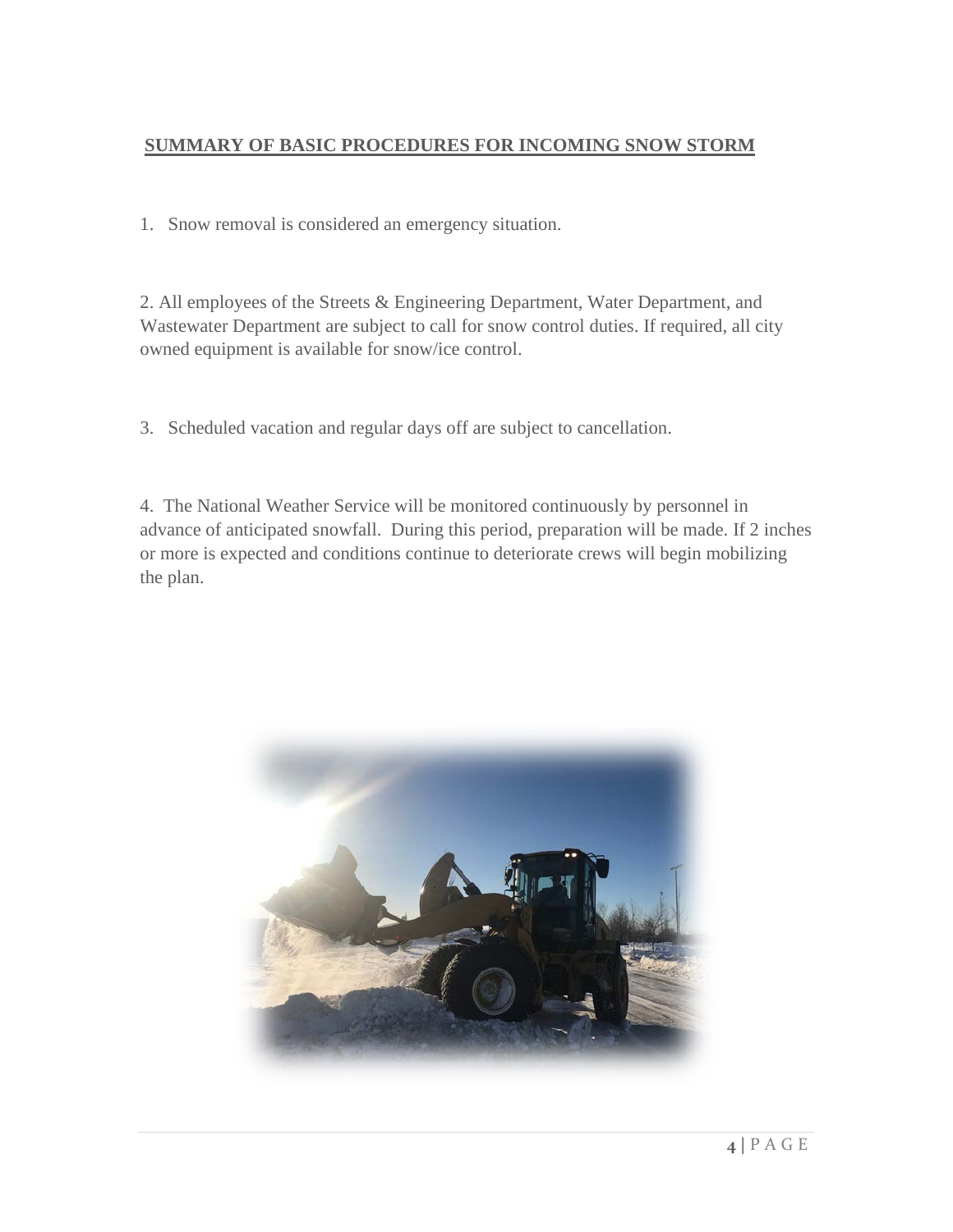#### **NON-EMERGENCY PHONE NUMBERS**

| City Hall Switchboard, All Departments | 208-769-2300 |
|----------------------------------------|--------------|
| Streets & Engineering Department       | 208-769-2235 |
| Fire Department                        | 208-769-2245 |
| Police Department                      | 208-769-2320 |
| <b>Sheriff's Department</b>            | 208-446-1300 |
| State Highway Maintenance (ITD)        | 208-772-1200 |
| State Patrol (Non-Emergency)           | 208-772-6055 |

#### **MEDIA CONTACTS**

The following news media will be contacted at the beginning of the snow season and as required throughout the winter.

Social Media

City of Coeur d Alene Facebook

City of Coeur d Alene Website

Newspapers

| Coeur d'Alene Press | 208-664-8176 |
|---------------------|--------------|
| Spokesman Review    | 208-765-7110 |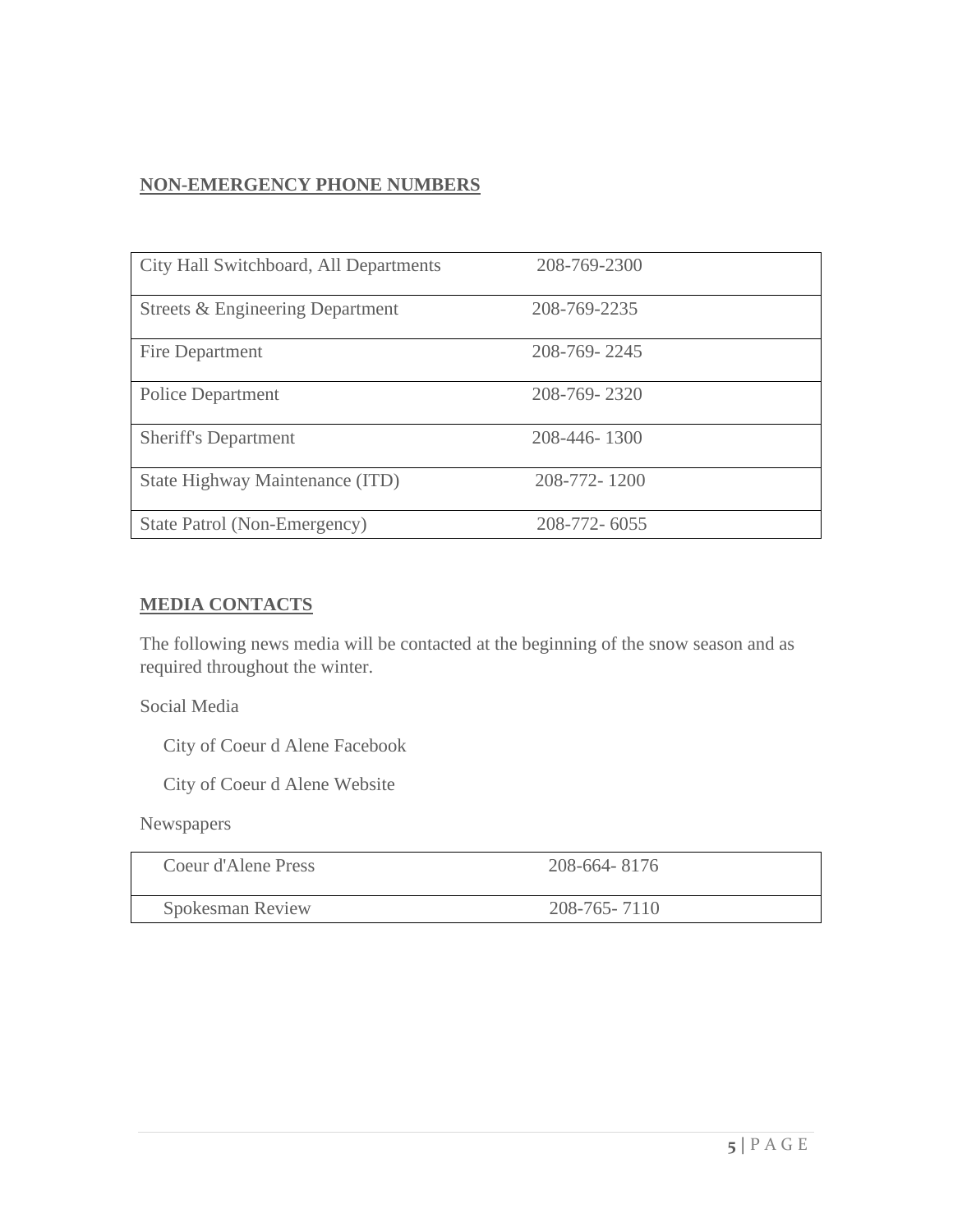#### **SNOW CONTROL CENTER**

During the winter snow season, the Streets & Engineering Department will provide the following services:

• DAY 7:00 A.M. to 3:30 P.M.

Snow Plowing Schedule Map Updated on<https://maps.cdaid.org/snowplow/>

Recorded updates on the Snow Line (208)769-2233

- NIGHT 3:30 P.M. TO MIDNIGHT
- Normal night shift staffing is until Midnight
- Shifts will work around the clock during a citywide plow

#### **DISCRETIONARY SNOW CONTROL PROCEDURES**

The following areas will be plowed or sanded at the direction of the Streets & Engineering Director. These areas are high congestion areas of less than maximum priority. Scheduling in the routes is impractical due to the need for plowing when parking or use is at a minimum. Plow crews will generally be pulled from normal routing as the conditions require.

- 1. City Hall Parking Lot
- 2. Coeur d'Alene Library Parking Lot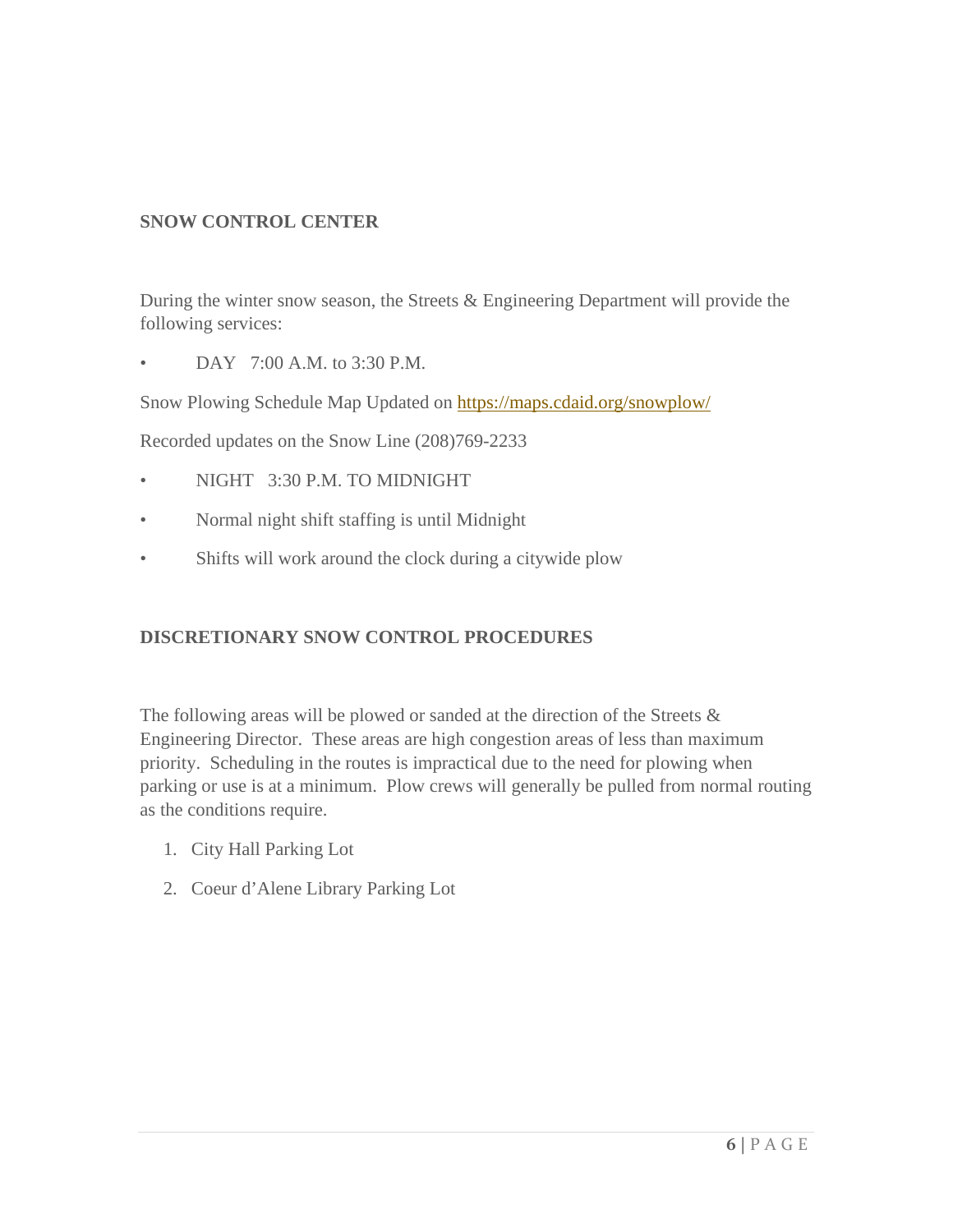#### **ORDINANCES**

The following ordinance applies to plowing snow into the streets;

(Municipal Code 12.32.060) It is unlawful for any person too deposit, or cause to be deposited, thrown upon or moved onto any public street, sidewalk, thoroughfare, or other public property, any snow, ice, dirt, soil, rocks or debris which has accumulated on any private property. (Ord. 1559 S 1,1978).

#### **WINTER CALL OUT ROSTER**

During the winter operations period, a Street Lead Field Worker and (2) two operators will be assigned "stand by" for weekends.

#### **SNOW AND ICE CONTROL PROCEDURES / RESPONSIBLE DEPARTMENTS**

Primary responsibility for performance and coordination of ice and snow control on city streets rests with the Streets & Engineering Department. During the snow season, mid-November through mid-March, the Streets & Engineering Department will provide monitoring of street conditions and will respond to these conditions in accordance to the procedures outlined in this operation manual.

When conditions warrant more personnel than can be supplied by the Streets & Engineering Department, Parks, Water and Wastewater Departments will provide personnel and equipment. In addition, the Shop personnel will provide equipment maintenance and service as required on a 24-hour basis during critical ice and snow control periods.

The Streets & Engineering Department staffs a night shift beginning in late November and continuing through February as conditions warrant. The night shift will consist of Heavy Equipment Operators to monitor road conditions plow snow, spread sand and chemicals as required.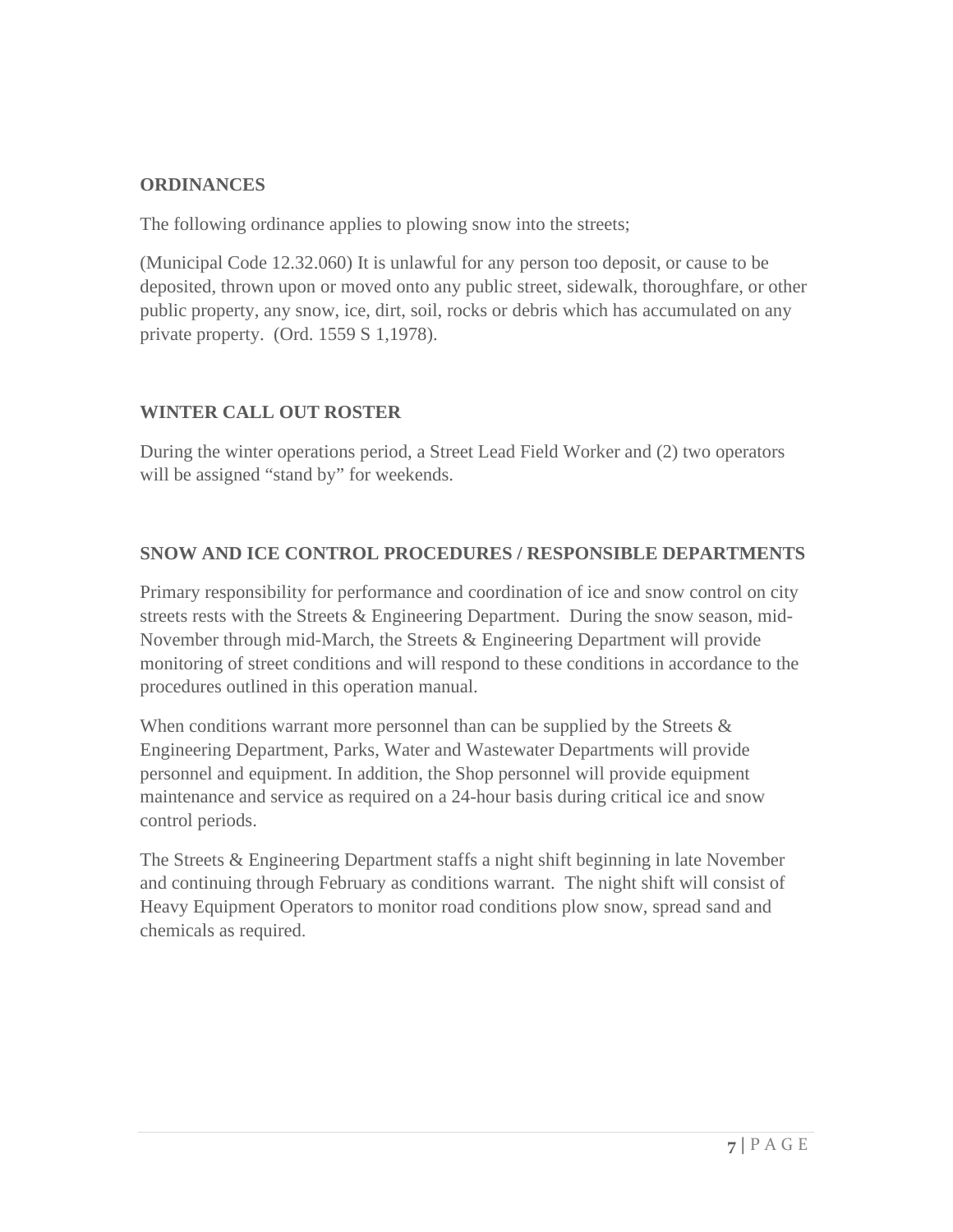#### **DEFINITION OF ROADWAY CONDITIONS**

#### **CONDITION GREEN**

Roadways can be dry with surface temperatures either above or below freezing or roadways can be wet with surface temperatures above freezing.

#### **CONDITION YELLOW**

Frozen moisture, freezing rain, or 0-2" of snowfall on roadway surface.

#### **CONDITION RED PHASE I**

Greater than 2" of snow fall on roadway surface.

#### **CONDITION RED PHASE II**

More than 4" of snowfall on the roadway surface or 3" of snowfall on the roadway and more than 4" predicted.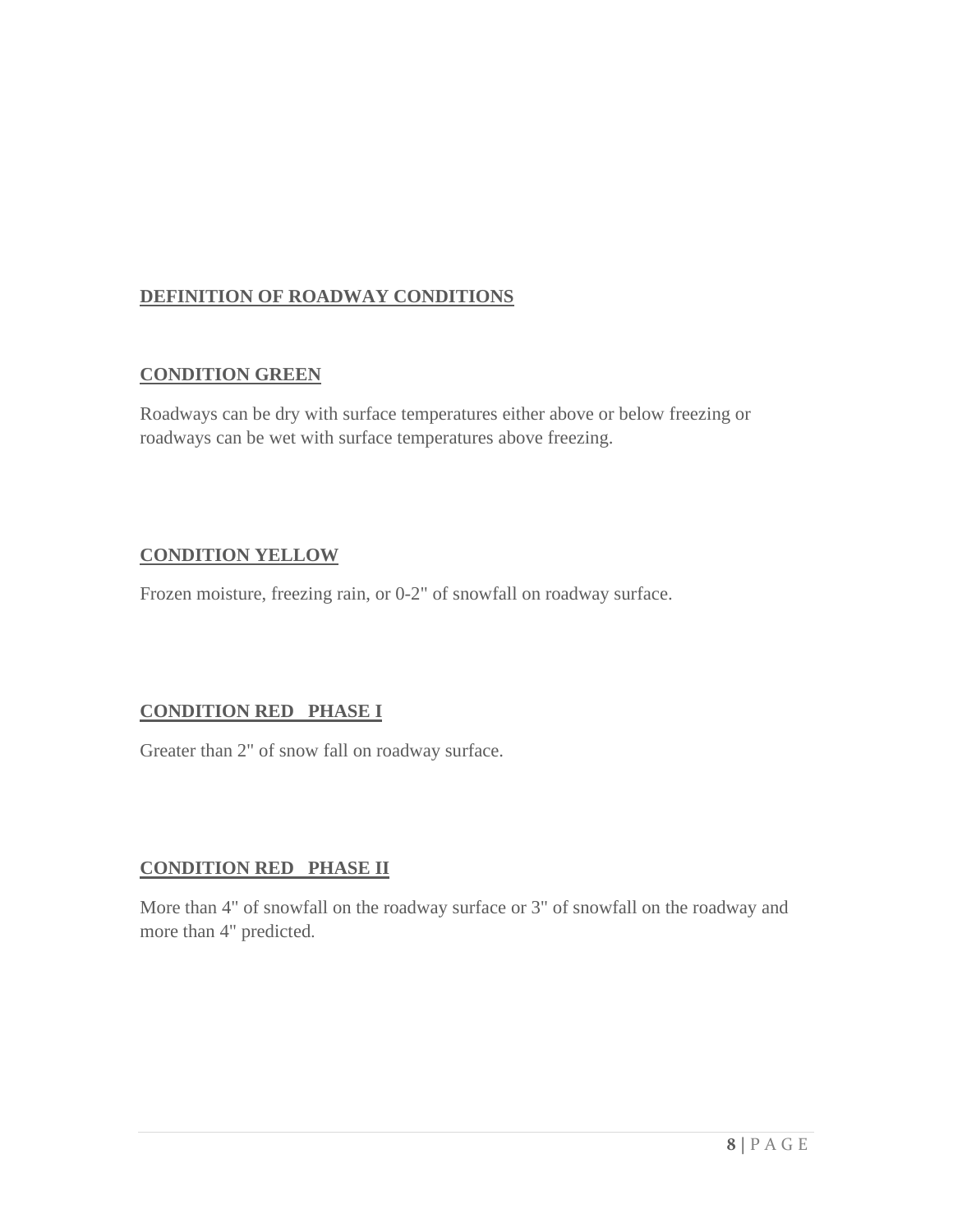#### **CONDITION GREEN PROCEDURES**

Roadways under this condition are not ice or snow covered but they can be either wet or dry. During this condition supervisors will monitor the roadways, particularly if road surfaces are wet, to determine when freezing may occur. Monitoring activities used will consist primarily of monitoring weather forecasts, temperature, moisture conditions and actual driving of roadway, as needed. At any time during this condition, should freezing or snowfall conditions begin, the shift foreman will automatically implement "Condition Yellow" procedures.

During "Condition Green", the Streets & Engineering Department personnel will be on duty but involved in maintenance activities other than ice and snow control. These activities include street grading, leaf pickup, street cleaning, pothole patching, alley maintenance, and training. When conditions begin to change from "Green" to "Yellow", these crews will be re dispatched in accordance to needs.

#### **CONDITION YELLOW PROCEDURES**

This condition covers roadways with frozen moisture, freezing rain, or 0 - 2" of snow. When these conditions are present, the Streets & Engineering Department will automatically implement these procedures.

Streets & Engineering Director will monitor the weather conditions and will keep the news media and necessary organizations informed as to roadway conditions and areas of operations. During the day shift, supervisors will periodically dispatch sand/salt/liquid deicer units to those areas that have been reported.

During "Condition Yellow", normal day and night operations will mainly consist of sanding and chemical spreading for ice control. Priority areas shall be:

- 1. Areas where emergency vehicles operate
- Hospital
- Fire Stations
- Police Department
- **Arterials**
- Julia St. 911 Center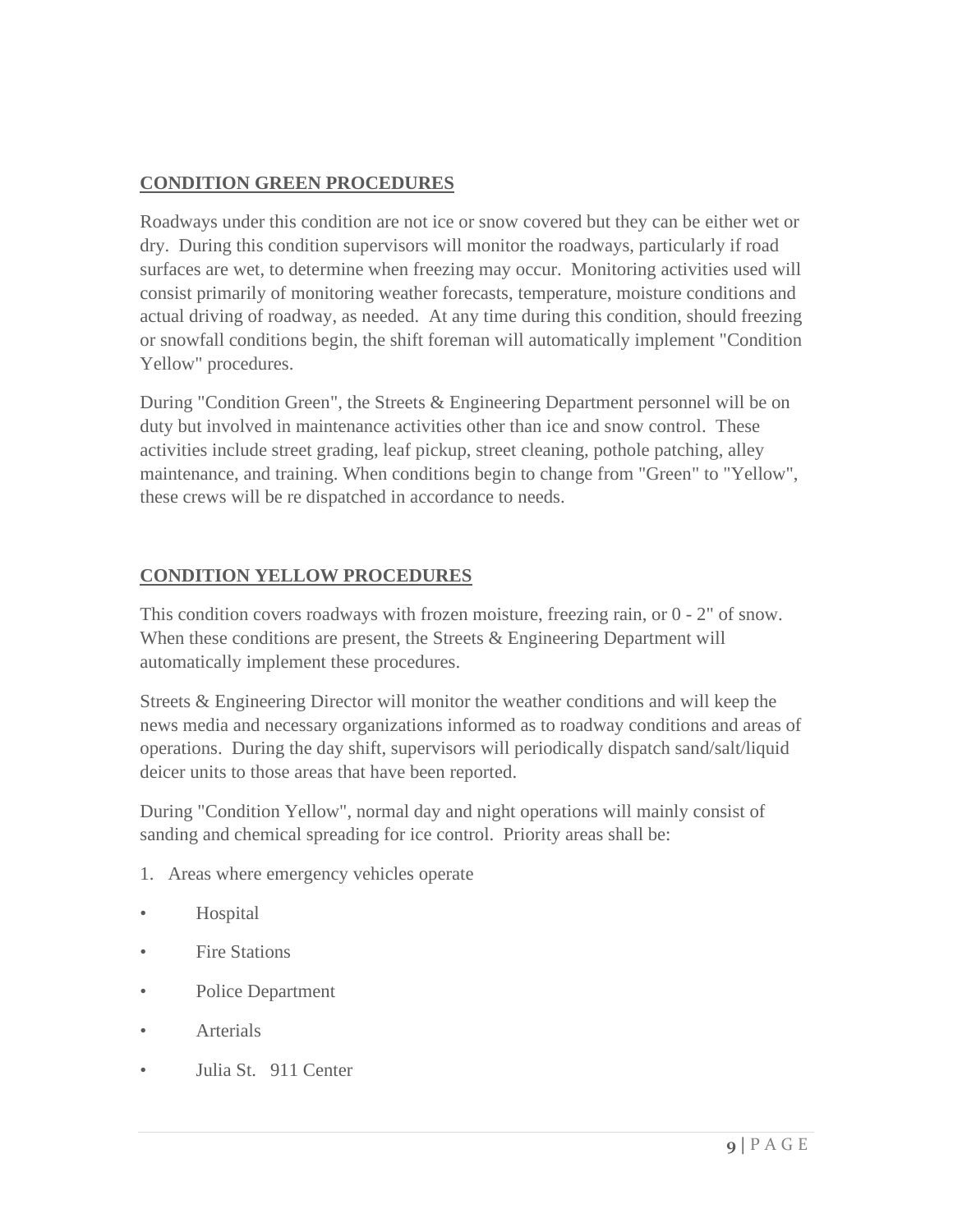- 2. Steep Grades/Curves
- Cherry Hill & Armstrong Hill
- Tubbs Hill
- Stanley Hill Area
- Fernan Terrace Drive
- Lakewood Drive
- 3. Stop Signs/Traffic Signal Lights on Arterials
- 4. Residential Hills Fairway Hills, Lakeshore Dr. area, Gibbs Hills, etc.

Following these priority areas, the City will be divided in half at Harrison Ave. A sander and a liquid deicer unit will operate north; another sander and liquid deicer unit will operate south. Priorities shall be:

- 1. Secondary Arterials and Collectors.
- 2. Residential Areas and Stop Signs.

The Central Business District (CBD) requires different procedures during this condition. Normal procedures will not see the use of sand in the district; only chemical treatment. It will be the best judgment of the Street/ Engineering Director or his designee as to whether or not to apply sand. Generally, this will only occur should temperatures be below 15° Fahrenheit and extremely dangerous conditions exist.

The District consists of the following downtown areas:

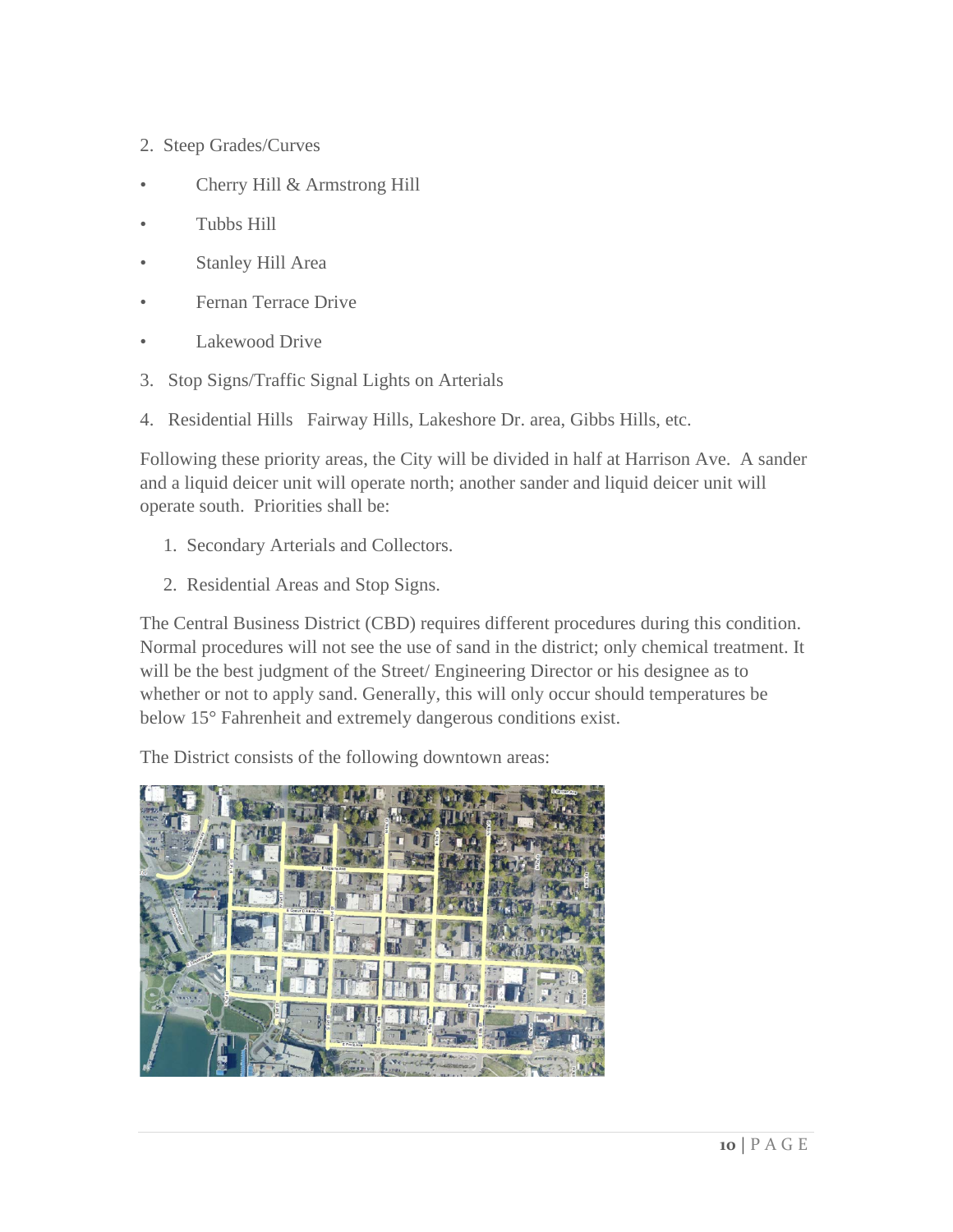#### **CONDITION RED PROCEDURES**

This condition covers roadways with greater than 2" and snowing, or an accumulation of 4" or more. There are basically two phases to "Condition Red":

Phase I - Greater than 2" on roadway with little additional snow predicted in the forecast. Possible declining temperatures predicted.

Phase II - Greater than 2" on roadway and snowing heavily, or more predicted.

During Phase I condition, normal operations will include the plowing of the CBD and all primary arterials. Sanding/Salting operations will run concurrently. Plowing will be the discretion of the Streets & Engineering Director.

Phase II conditions will warrant the general, city wide plowing. Typically, operations will begin at 4:00 A.M. in the CBD with concurrent operations. For heavy accumulations this shift will run for 12 hours. The night shift of 6 operators will plow for 12 hours in their dedicated areas. The following day's shift will also plow a 12-hour shift. Approximately 40 hours are required to complete a Citywide plowing operation.

Once all streets are passable, the removal of the center berms shall become the highest operational priority.

Sanding/Salting/Chemical operations shall remain a high and concurrent priority.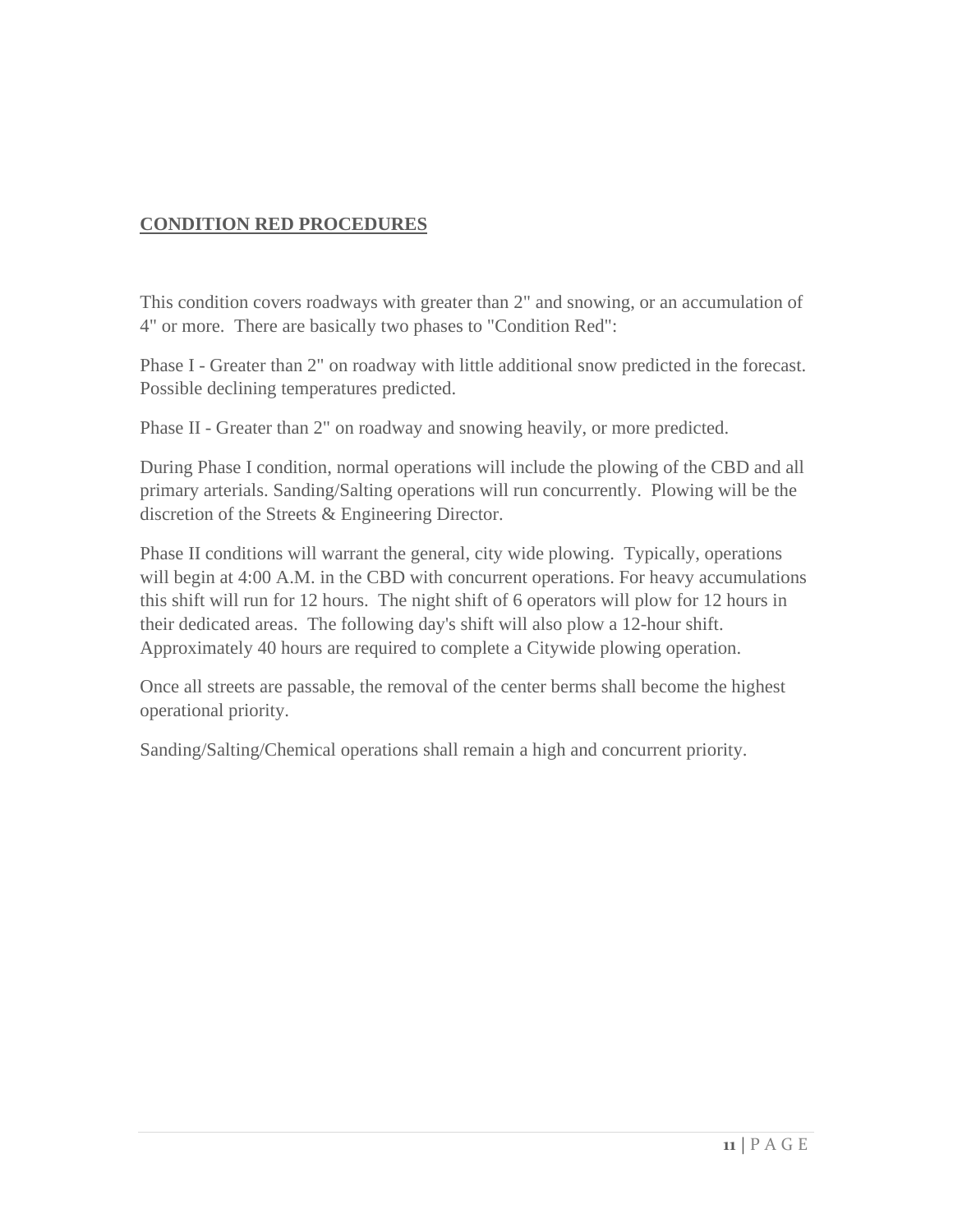#### **SNOW GATES**

Snow gates will reduce the amount of snow berm forming at driveways, EXCEPT on arterials and collectors due to the large volume of snow pushed to the curb of wider streets. Drivers will utilize common sense and good judgment when plowing residential areas; plow speeds will be adjusted so as not to create greater berms than are necessary; and speeds adjusted to fit conditions. Likewise, good judgment shall be utilized when plowing along curbs with sidewalks directly abutting. Snow gates generally as a rule will not be used on 1) arterials/collectors due to the large volume of snow pushed to the curb on wider streets, as well as the need to keep "gates" in residential areas. 2) areas that are plowed under cooperative agreement by East Side Highway District (Fernan and Armstrong Park).

#### **SPECIAL ASSISTANCE**

During previous years, the Sheriff's Community Labor Program has provided snow removal assistance. The contact is Lake City Senior Center 667-4628. They prepare a list of individuals needing assistance based on physical disability and financial criteria and submit it to the Sheriff's Labor Program. Assistance is based on available resources and may not be readily available.

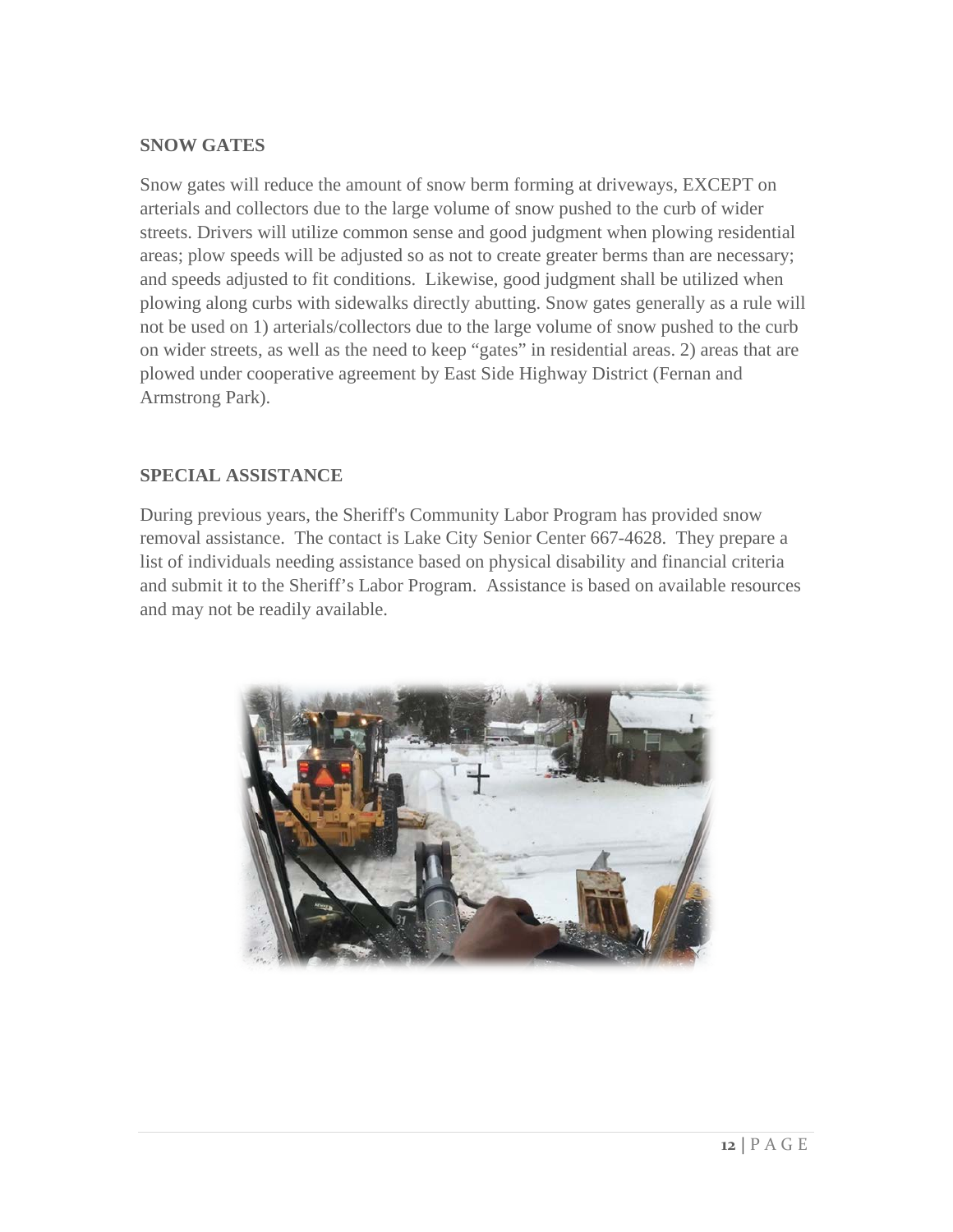#### **NEWS RELEASE BASE INFORMATION**

The first heavy snow of the season always generates many comments on snow plowing. Below is a capsule summary of Coeur d'Alene's plowing procedure:

We do not plow until we have either 4" or 2 1/2" and expect more. Crews are brought in at approximately 4:00 A.M. to begin operations. Snow is normally bermed to the center on the following streets:

- A. Sherman 2nd to 23rd
- B. 3rd Cd'A Street to Front Ave.
- C. 4th Cd'A Street to Front Ave.
- D. 5th Cd'A Street to Front Ave
- E. 6th Cd'A Street to Front Ave
- F. Lakeside 1st to 8th
- G. Coeur d'Alene Ave 1st to 4th

It takes approximately 5 hours to complete the downtown. Our goal is to have the downtown completed by 9:00 A.M. Following completed Citywide plowing, we next load and haul the snow from the center berms. A "normal" plowing operation will take 40 hours.

Snow gates reduce not eliminate the snow deposits into residential driveways. The City's (4) four snow gates will enable all residential areas of the City to receive snow gate service. In many cases, snow gates cannot block all snow from driveways and mailboxes-snow must go somewhere.

Starting in December we will staff the shop with 6 employees for night time operations. Their shift is from 3:30 P.M. to 12:00 A.M. If not required for plowing/sanding/chemical applications, they perform equipment maintenance. Normally, we continue with a night shift until late February or March.

It is important that we plow as rapidly as is prudent in order to provide timely service to the greatest number of citizens. Our intent is to drive slowly enough so that snow is not thrown onto properties or vehicles parked on the streets, causing them damage, and still maintain enough speed to rapidly complete the process.

Citizens can assist by avoiding on street parking in residential areas where possible.